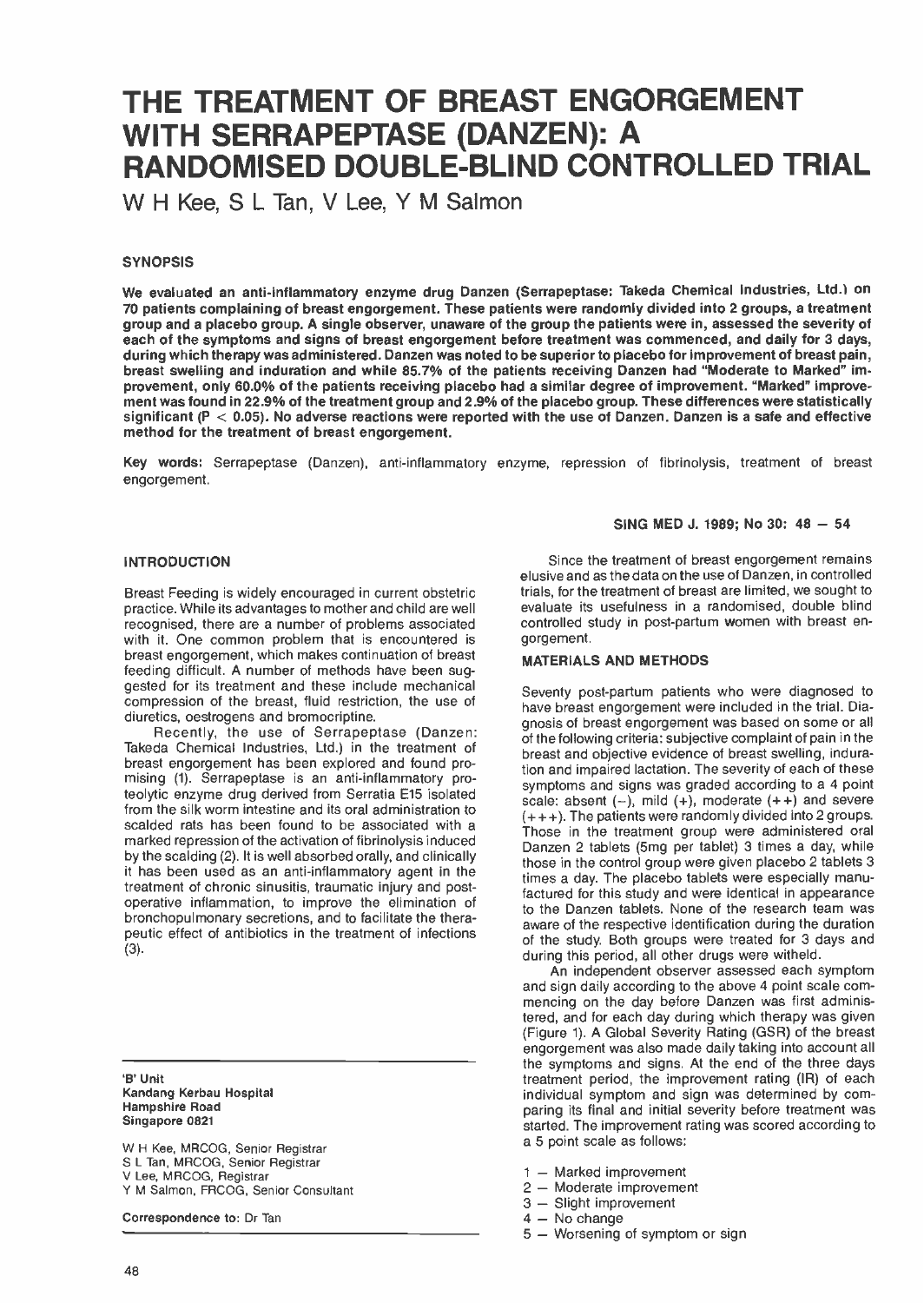Figure 1 This shows the schedule of evaluation of patients in the trial.

# Day of delivery **Onset of engorgement** of the breast Study period 2 3 days 1  $\eta$ DANZEN or PLACEBO **Tablets** (2 tabs. t.i.d. for 3 days) Severity of subjective symptom and objective signs Global severity rating Improvement rating of each symptom Side effects survey  $\overline{1}$   $\overline{1}$   $\overline{1}$   $\overline{1}$   $\overline{1}$   $\overline{1}$   $\overline{1}$   $\overline{1}$   $\overline{1}$   $\overline{1}$   $\overline{1}$   $\overline{1}$   $\overline{1}$   $\overline{1}$   $\overline{1}$   $\overline{1}$   $\overline{1}$   $\overline{1}$   $\overline{1}$   $\overline{1}$   $\overline{1}$   $\overline{1}$   $\over$ Total improvement rating

SCHEDULE OF EVALUATION

In addition, the total improvement, taking into consideration the change in severity of every symptom and sign was determined and this was scored on a similar 5 point scale. This was termed the Total Improvement Rating (TIR) (Figure 2). All patients and babies were closely observed for any untoward side effects.

During the duration of the study, breast feeding was encouraged and concomitant breast massage and milk expression allowed.

# RESULTS

Out of a total of seventy patients included in the study, thirty-five patients each were given Danzen or placebo. There was no deviation from the protocol with regards to the administration of the tablets. The demographic data of

the two groups of patients were analysed and it was found that there was no statistical difference between the two groups with regards to the age of the patients, parity, duration of gestation, mode of delivery and timing of the onset of breast engorgement after delivery. Four patients in the treatment group and eight in the placebo breast-fed their babies during the study period. Three patients in the Danzen group undertook breast massage and pumping during the duration of the trial while there were five patients given placebo who did the same. Analysis of these data using the Chi Square test showed no statistically significant differences.

# Figure 2

This illustrates the form in which patients data were recorded daily.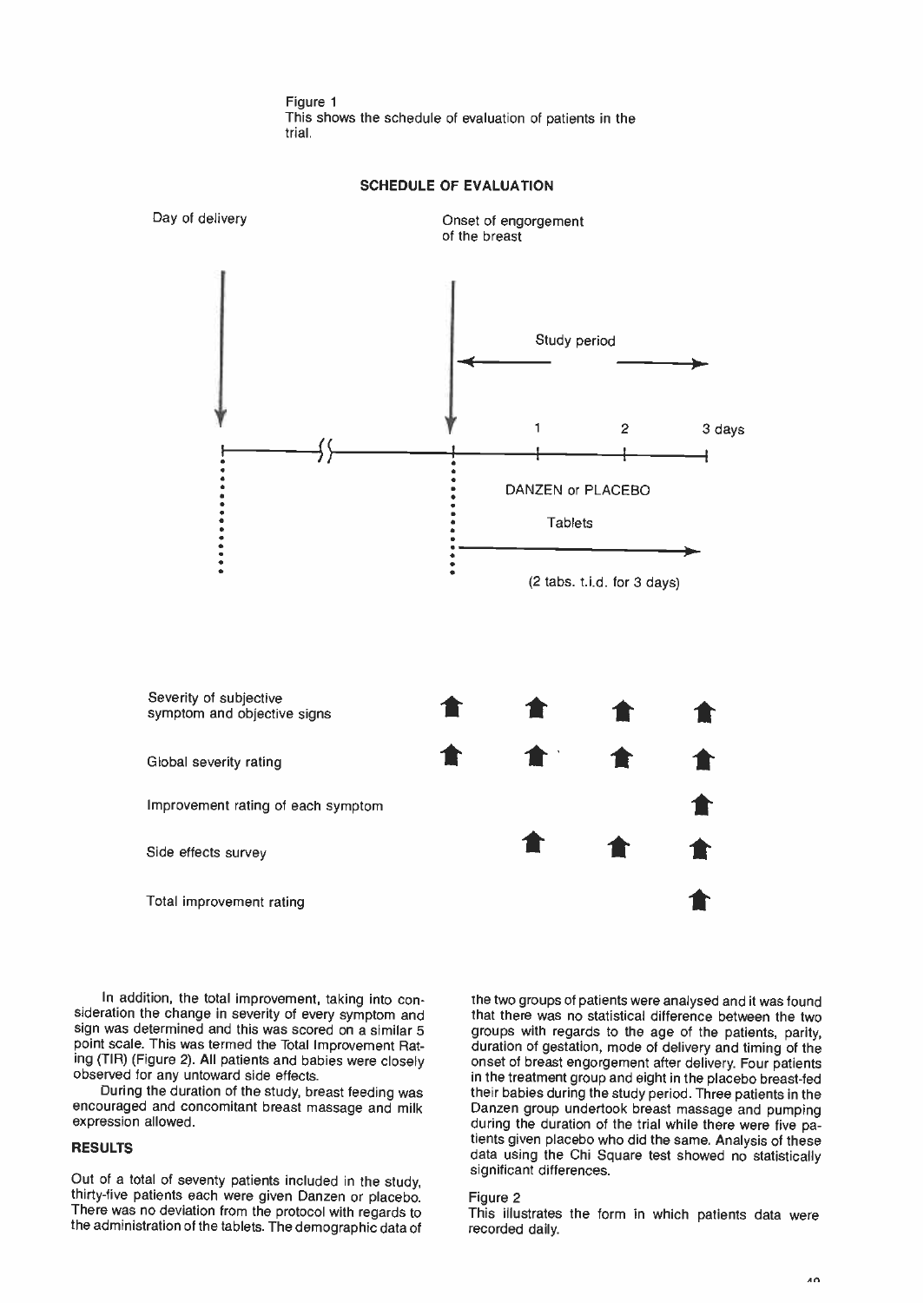|                                                                                                        |                                             |                                        | CASE RECORD (Ref No./I.C. No. _______________)                             |                                                              |                                                                                                                                                                                                                                                                                                                                                                                                                                                             |                                  |                                                             |                                                             | Control No.:                                    |                                       |                                                      |                                           |                          |                         |              |        |
|--------------------------------------------------------------------------------------------------------|---------------------------------------------|----------------------------------------|----------------------------------------------------------------------------|--------------------------------------------------------------|-------------------------------------------------------------------------------------------------------------------------------------------------------------------------------------------------------------------------------------------------------------------------------------------------------------------------------------------------------------------------------------------------------------------------------------------------------------|----------------------------------|-------------------------------------------------------------|-------------------------------------------------------------|-------------------------------------------------|---------------------------------------|------------------------------------------------------|-------------------------------------------|--------------------------|-------------------------|--------------|--------|
| Name of Patient:                                                                                       |                                             |                                        |                                                                            |                                                              |                                                                                                                                                                                                                                                                                                                                                                                                                                                             |                                  |                                                             |                                                             |                                                 | Race:                                 |                                                      |                                           |                          |                         |              |        |
| Diagnosis: Breast Engorgement, O nilateral                                                             |                                             |                                        | $\Box$ Unilateral ( $\Box$ right, $\Box$ left)                             |                                                              |                                                                                                                                                                                                                                                                                                                                                                                                                                                             |                                  |                                                             |                                                             |                                                 |                                       | Date of onset<br>of the disease:                     |                                           |                          |                         |              |        |
| Past history of                                                                                        |                                             | $\Box$ None                            |                                                                            |                                                              |                                                                                                                                                                                                                                                                                                                                                                                                                                                             |                                  |                                                             |                                                             |                                                 |                                       |                                                      |                                           |                          |                         |              |        |
|                                                                                                        |                                             |                                        |                                                                            |                                                              | Gestation Period: __________ months<br>$(\_\_$ weeks                                                                                                                                                                                                                                                                                                                                                                                                        |                                  |                                                             |                                                             |                                                 |                                       |                                                      |                                           |                          |                         |              |        |
| Date of Delivery:                                                                                      |                                             |                                        |                                                                            |                                                              |                                                                                                                                                                                                                                                                                                                                                                                                                                                             |                                  |                                                             |                                                             |                                                 |                                       |                                                      |                                           |                          |                         |              |        |
| Condition of delivery:                                                                                 |                                             |                                        |                                                                            |                                                              | Feeding, $\Box$ Breast, $\Box$ Bottle, $\Box$ Combination                                                                                                                                                                                                                                                                                                                                                                                                   |                                  |                                                             |                                                             |                                                 |                                       |                                                      |                                           |                          |                         |              |        |
| $\Box$ Normal<br>$\Box$ Abnormal                                                                       |                                             |                                        |                                                                            |                                                              | Frequency of deliveries:<br>$\frac{\sqrt{1-\frac{1}{2}-1-\frac{1}{2}-1-\frac{1}{2}-1-\frac{1}{2}-1-\frac{1}{2}-1-\frac{1}{2}-1-\frac{1}{2}-1-\frac{1}{2}-1-\frac{1}{2}-1-\frac{1}{2}-1-\frac{1}{2}-1-\frac{1}{2}-1-\frac{1}{2}-1-\frac{1}{2}-1-\frac{1}{2}-1-\frac{1}{2}-1-\frac{1}{2}-1-\frac{1}{2}-1-\frac{1}{2}-1-\frac{1}{2}-1-\frac{1}{2}-1-\frac{1}{2}-1-\frac{1}{2}-1-\frac{1}{2}-1-\frac{1}{2}-1-\frac{1}{2}-1-\frac{1}{2$<br>(including this time) |                                  |                                                             |                                                             |                                                 |                                       |                                                      |                                           |                          |                         |              |        |
|                                                                                                        | $\Box$ Cesarean section<br>$\Box$ Premature |                                        |                                                                            |                                                              | Frequency of pregnancies:<br><u>__________________________________time(s)</u><br>(including this time)                                                                                                                                                                                                                                                                                                                                                      |                                  |                                                             |                                                             |                                                 |                                       |                                                      |                                           |                          |                         |              |        |
| $\Box$ Still birth<br>$\Box$ Others (                                                                  |                                             |                                        |                                                                            |                                                              |                                                                                                                                                                                                                                                                                                                                                                                                                                                             |                                  | Growth condition of the breast: □ Good, □ Poor              |                                                             |                                                 |                                       |                                                      |                                           |                          |                         |              |        |
|                                                                                                        |                                             |                                        |                                                                            |                                                              |                                                                                                                                                                                                                                                                                                                                                                                                                                                             |                                  | Papilla: □ Normal, □ Adepressed                             |                                                             |                                                 |                                       |                                                      |                                           |                          |                         |              |        |
| Complication: □ None, □ Yes (                                                                          |                                             |                                        |                                                                            |                                                              |                                                                                                                                                                                                                                                                                                                                                                                                                                                             |                                  |                                                             |                                                             |                                                 |                                       |                                                      |                                           |                          |                         |              |        |
|                                                                                                        |                                             |                                        | <b>Before</b>                                                              |                                                              | After                                                                                                                                                                                                                                                                                                                                                                                                                                                       |                                  | After                                                       |                                                             | After                                           |                                       | After                                                |                                           |                          |                         |              |        |
|                                                                                                        |                                             |                                        | Treat-<br>ment                                                             |                                                              | 1 Day                                                                                                                                                                                                                                                                                                                                                                                                                                                       |                                  | 2 days                                                      |                                                             | 3 days                                          |                                       | ____ days                                            |                                           | Improvement<br>Rating by |                         |              |        |
|                                                                                                        | Date                                        |                                        |                                                                            |                                                              |                                                                                                                                                                                                                                                                                                                                                                                                                                                             |                                  |                                                             |                                                             |                                                 |                                       |                                                      |                                           | Symptom or<br>Sign       |                         |              |        |
| No. of tab. of test<br>drug given/day                                                                  |                                             |                                        |                                                                            |                                                              | tabs                                                                                                                                                                                                                                                                                                                                                                                                                                                        |                                  | <u>___</u> tabs                                             |                                                             | $\frac{1}{2}$ tabs                              |                                       | tabs                                                 |                                           |                          |                         |              |        |
| Concurrent drugs (if given,<br>Pls. state name of drug(s)<br>& daily dose)                             |                                             |                                        |                                                                            |                                                              |                                                                                                                                                                                                                                                                                                                                                                                                                                                             |                                  |                                                             |                                                             |                                                 |                                       |                                                      | 1: Marked Improve-<br>ment<br>2: Moderate |                          |                         |              |        |
| Breast<br>Concurrent<br>massage                                                                        |                                             |                                        | $\Box$ None<br>$\Box$ Yes                                                  | $\Box$ None<br>$\Box$ Yes                                    |                                                                                                                                                                                                                                                                                                                                                                                                                                                             |                                  | $\Box$ None<br>$\Box$ Yes                                   |                                                             | $\Box$ None<br>$\Box$ Yes                       | $\Box$ None<br>$\Box$ Yes             | Improvement<br>3: Slight Improvement<br>4: No Change |                                           |                          |                         |              |        |
| therapy                                                                                                |                                             | <b>Breast</b><br>pumping               | $\Box$ None<br>$\Box$ Yes                                                  |                                                              | $\Box$ None<br>$\Box$ Yes                                                                                                                                                                                                                                                                                                                                                                                                                                   |                                  | $\Box$ None<br>$\Box$ Yes                                   |                                                             | $\square$ None<br>$\Box$ Yes                    |                                       | $\Box$ None<br>$\Box$ Yes                            | 5: Worsening of<br>Symptom or sign        |                          |                         |              |        |
| Subjective<br>Symptom                                                                                  | Sponta-<br>neous<br><b>pain</b>             | Absent<br>Slight<br>Moderate<br>severe | $\square$ -<br>$\square$ +<br>$\Box$ ++<br>$\Box$ +++                      | $\square$ $\rightarrow$<br>$\Box$ +                          | $\Box$ ++<br>□ +++                                                                                                                                                                                                                                                                                                                                                                                                                                          | ◡                                | $\square$ $\rightarrow$<br>$\Box$ +<br>$\Box$ ++<br>$+ + +$ |                                                             | $\Box$ -<br>$\Box$ +<br>$\Box$ ++<br>□ +++      |                                       | $\Box$ -<br>$\Box$ +<br>$\Box$ ++<br>$\Box$ +++      | 1                                         | $\overline{2}$           | 3                       | 4            | 5      |
| Objective                                                                                              | Swell-<br>ing at<br>breast                  | Absent<br>Slight<br>Moderate<br>Severe | 0<br>$\overline{\phantom{m}}$<br>$\ddot{}$<br>0<br>□ ++<br>0<br>$+ + +$    | □ -<br>$\Box$ +                                              | □ ++<br>□ +++                                                                                                                                                                                                                                                                                                                                                                                                                                               | 0                                | □ -<br>□ +<br>□ ++<br>$+ + +$                               | 0<br>□                                                      | □ -<br>$\Box$ +<br>$+ +$<br>$+ + +$             | 0.                                    | $\Box$ $-$<br>□ +<br>□ ++<br>$+ + +$                 | 1                                         | 2                        | 3                       | 4            | 5      |
| Signs<br>&                                                                                             | Indu-<br>ration                             | Absent<br>Slight<br>Moderate<br>Severe | 0<br>$\overline{\phantom{a}}$<br>÷<br>□<br>□<br>$+ +$<br>П.<br>$+ + +$     | 0<br>0.<br>0.                                                | $\overline{\phantom{m}}$<br>$\ddot{}$<br>$+ +$<br>$\Box$ +++                                                                                                                                                                                                                                                                                                                                                                                                | 0.                               | □ -<br>□ +<br>$+ +$<br>□ +++                                | 0<br>□<br>□.                                                | □ -<br>$\ddot{}$<br>$+ +$<br>$+ + +$            | 0                                     | □ -<br>$\pm$<br>□ ++<br>$\Box$ +++                   | 1                                         | $\overline{c}$           | 3                       | 4            | 5      |
| Symptoms                                                                                               | Lacta-<br>ltion                             | Good<br>Fair<br>Poor                   | $\Box$ Good<br>$\Box$ Fair<br>$\square$ Poor                               |                                                              | $\Box$ Good<br>$\square$ Fair<br>$\Box$ Poor                                                                                                                                                                                                                                                                                                                                                                                                                |                                  | $\Box$ Good<br>$\Box$ Fair<br>$\square$ Poor                |                                                             | $\Box$ Good<br>$\Box$ Fair<br>$\square$ Poor    |                                       | $\Box$ Good<br>$\Box$ Fair<br>$\Box$ Poor            | 1                                         | $\overline{c}$           | 3                       | 4            | 5      |
| Other<br>Symptoms<br>or Sign<br>(Plst state)                                                           |                                             | Absent<br>Slight<br>Moderate<br>Severe | □<br>$\overline{\phantom{a}}$<br>□<br>$\ddot{}$<br>□<br>$++$<br>$\Box$ +++ | 0<br>П<br>◻<br>□                                             | $\qquad \qquad -$<br>÷.<br>$+ +$<br>$+ + +$                                                                                                                                                                                                                                                                                                                                                                                                                 | 0                                | □ -<br>$\ddot{}$<br>$\Box$ ++<br>$\Box$ +++                 | □<br>□<br>О                                                 | □ -<br>$\ddot{\phantom{1}}$<br>$+ +$<br>$+ + +$ | 0                                     | □ -<br>$\ddot{}$<br>$\Box$ ++<br>$\Box$ +++          | 1                                         | 2                        | 3                       | 4            | 5      |
| Absent<br><b>Global Severity</b><br>Slight<br>Rating of<br>Moderate<br>Symptoms and<br>Severe<br>Signs |                                             | U<br>$+$<br>$\Box$ ++<br>$\Box$ +++    | □<br>□<br>□                                                                | $\overline{\phantom{m}}$<br>$\ddot{}$<br>$+ +$<br>$\Box$ +++ |                                                                                                                                                                                                                                                                                                                                                                                                                                                             | □ -<br>□ +<br>$\Box$ ++<br>□ +++ | □<br>О<br>□                                                 | $\overline{\phantom{m}}$<br>$\ddot{}$<br>$++$<br>$\Box$ +++ | $\Box$                                          | □ -<br>$+$<br>$\Box$ ++<br>$\Box$ +++ |                                                      | <b>Total Improvement</b><br>Rating:       |                          |                         |              |        |
| Side-effects: □ None, □ Yes<br>(If yes, pls state the details)                                         |                                             |                                        |                                                                            |                                                              |                                                                                                                                                                                                                                                                                                                                                                                                                                                             |                                  |                                                             |                                                             |                                                 |                                       |                                                      |                                           | 1                        | $\overline{\mathbf{c}}$ | $\mathbf{3}$ | 5<br>4 |
| Pls. state severity, measure taken & its<br>course (Continued, Reduced in dosage,                      |                                             |                                        |                                                                            |                                                              |                                                                                                                                                                                                                                                                                                                                                                                                                                                             |                                  |                                                             |                                                             |                                                 |                                       |                                                      | Doctor's Signature                        |                          |                         |              |        |
| Withdrawn)                                                                                             |                                             |                                        |                                                                            |                                                              |                                                                                                                                                                                                                                                                                                                                                                                                                                                             |                                  |                                                             |                                                             |                                                 |                                       |                                                      |                                           |                          |                         |              | (Date) |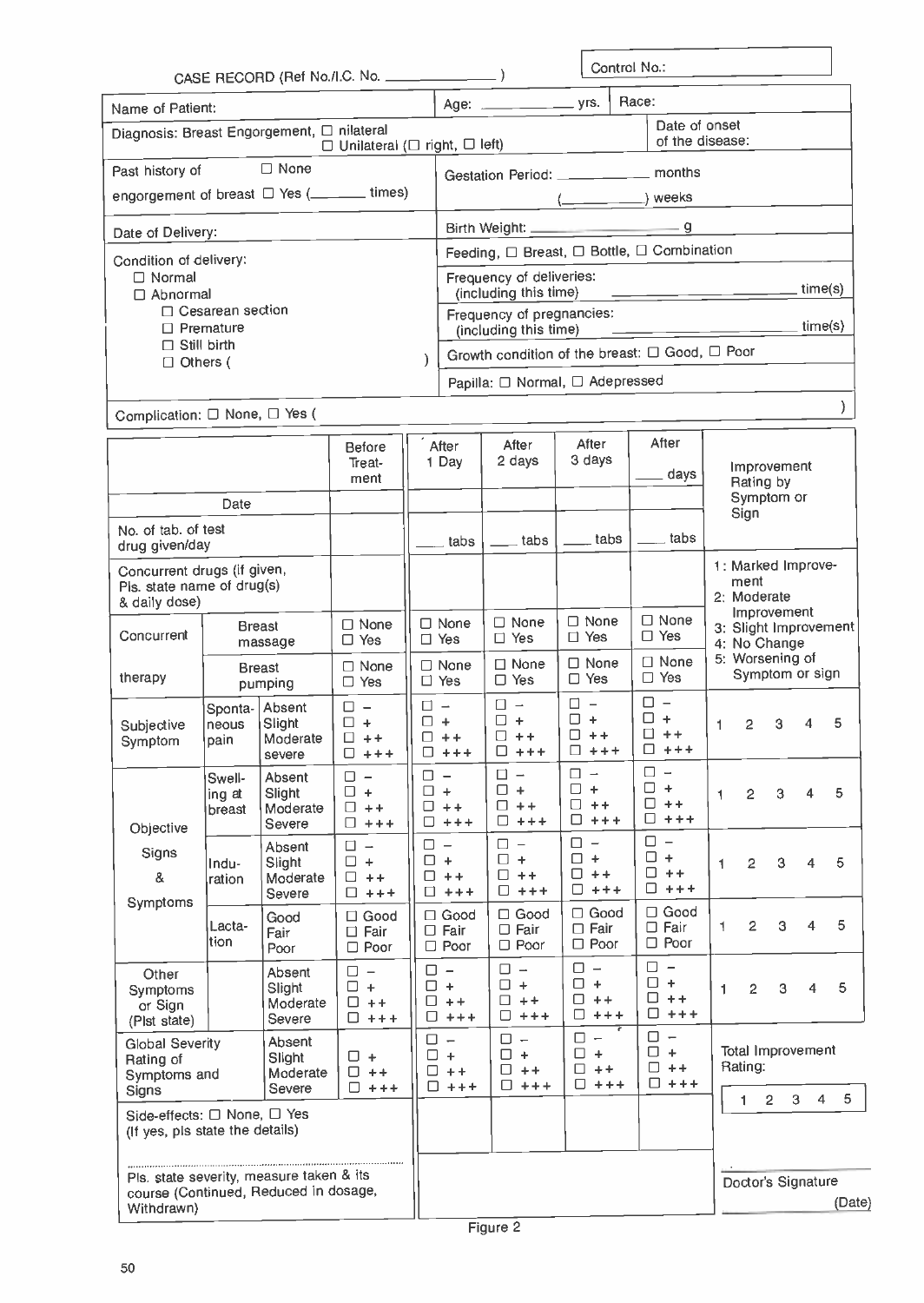With regards to the Total Improvement Rating (Table 1). the results showed that there was marked improvement in the degree of breast engorgement in 22.9% of the patients in the Danzen group and only 2.9% of the patients in the placebo group. 85.7% of the patients receiving Danzen had either marked or moderate improvement as compared with 60% of the patients receiving placebo.<br>These differences in favour of Danzen were statistically significant (P < 0.05).

The improvement rating for each individual symptom<br>and sign was also analysed. The results showed that<br>Danzen was superior to placebo for relief of breast pain. breast swelling and induration, but these differences did not reach a statistically significant level (Table 2, 3, 4). The<br>change in the global severity rating (GSR) on a day by day basis was also analysed (Table 5). Of those patients who had severe breast engorgement before commencement<br>of therapy, 6% of those who were given Danzen had only mild engorgement by the end of the first day while none

of those given placebo had such a significant improvement. 69% of the patients in the Danzen group had changed from having marked to moderate, or from moderate to slight, breast engorgement (that is, they had a one step improvement) and this change was evident by the end of the first day. In comparison, only 40% of those in control group had a similar one step improvement by the end of the first day.<br>These differences were found to be statistically significant<br> $(P < 0.05)$ . There were no adverse reactions to the drug reported by any of the patients given either Danzen or placebo.

# Table 1

This gives the total improvement rating, which takes into consideration the change in severity of all the symptoms and signs. Note that there was marked improvement in the degree of breast engorgement in 22.9% of the patients in the Danzen group and only 2.9% of the patients in the placebo group. ( $p < 0.05$ ).

| Rating<br><b>Group</b> | <b>Marked</b><br>improvement | Moderate<br>improvement | Slight<br>improvement | No change   | Total<br>35 |  |
|------------------------|------------------------------|-------------------------|-----------------------|-------------|-------------|--|
| Danzen                 | 8<br>22.9%                   | 22<br>85.7%             | 5<br>100.0%           | O<br>100.0% |             |  |
| Placebo                | 2.9%                         | 20<br>60.0%             | 12<br>94.3%           | 2<br>100.0% | 35          |  |
| $X^2$ test             |                              | < 0.05                  | < 0.05                |             |             |  |

Table 1 TOTAL IMPROVEMENT RATING

Table 2<br>This illustrates the improvement rating of induration in the treatment group as compared to the placebo group. Note the greater percentage of improvement in the Danzen group as compared to the placebo group.

#### Table 2

# IMPROVEMENT RATING OF INDIVIDUAL SYMPTOM

#### Induration

| Rating<br>Group | <b>Marked</b><br>improvement | Moderate<br>improvement | Slight<br>improvement | No change | Total |
|-----------------|------------------------------|-------------------------|-----------------------|-----------|-------|
| Danzen          | 2.9%                         | 12<br>37.1%             | 12<br>100.0%          | 100.0%    | 35    |
| Placebo         | 2.9%                         | 5<br>17.1%              | 28<br>97.1%           | 100.0%    | 35    |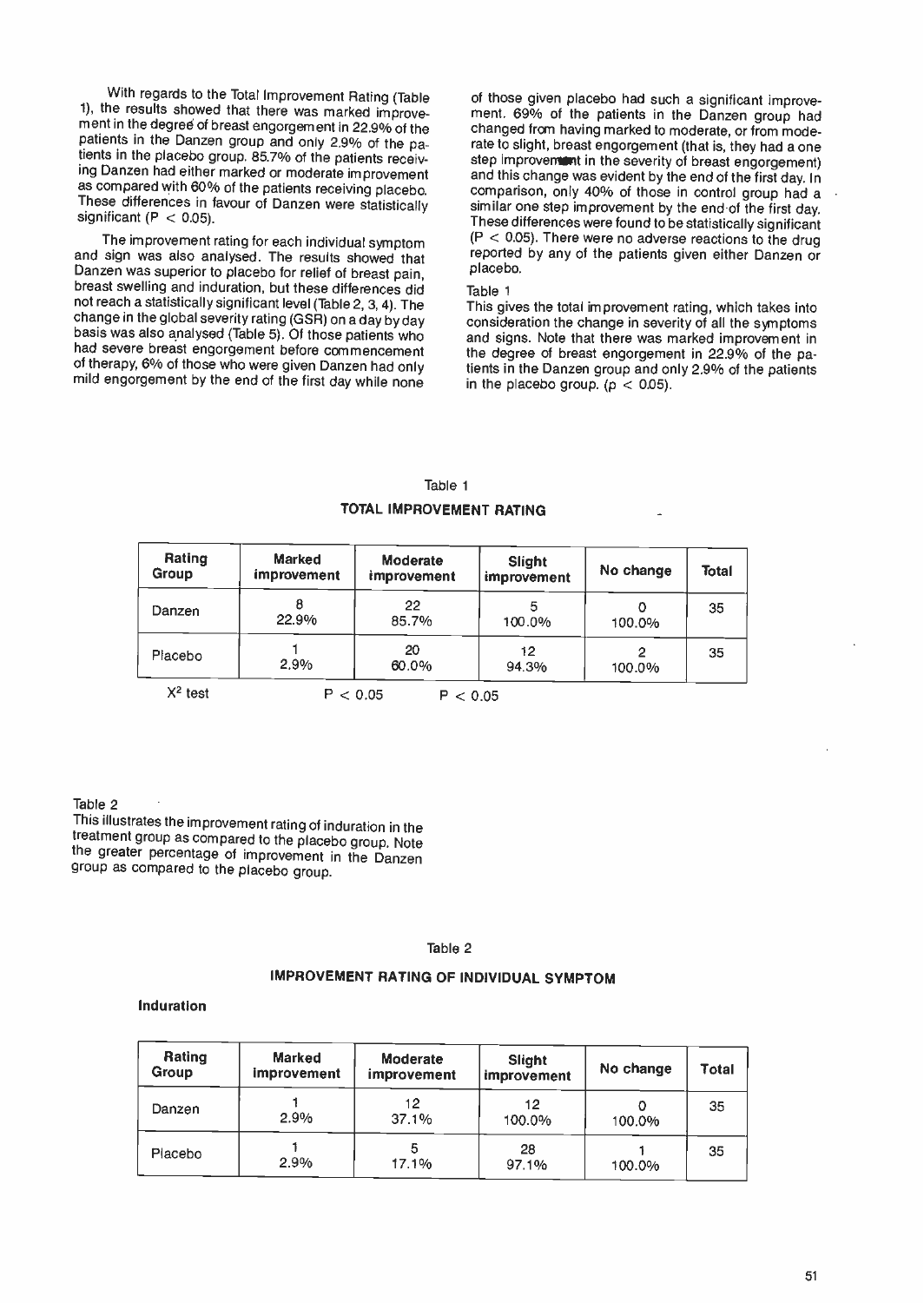#### Table 3

This illustrates the improvement rating of breast swelling in the treatment group as compared to the placebo group. Note the greater percentage of improvement in the Danzen group as compared to the placebo<sup>rty</sup>oup.

# Table 3 IMPROVEMENT RATING OF INDIVIDUAL SYMPTOM

# Breast swelling

| <b>Rating</b><br>Group | <b>Marked</b><br>improvement | <b>Moderate</b><br>improvement | Slight<br>improvement | No change | Total |
|------------------------|------------------------------|--------------------------------|-----------------------|-----------|-------|
| Danzen                 | 17.1%                        | 20<br>74.3%                    | 9<br>100.0%           | 100.0%    | 35    |
| Placebo                | 3<br>8.6%                    | 20<br>65.7%                    | 9<br>97.4%            | 100.0%    | 35    |

Table 4

This illustrates the improvement rating of spontaneous pain in the treatment group as compared to the placebo group. Note the greater percentage of improvement in the Danzen group as compared to the placebo group.

# Table 4 IMPROVEMENT RATING OF INDIVIDUAL SYMPTOM

#### Spontaneous pain

| Marked<br><b>Rating</b><br>improvement<br>Group |            | Moderate<br><i>improvement</i> | Slight<br>improvement | No change | Total |  |
|-------------------------------------------------|------------|--------------------------------|-----------------------|-----------|-------|--|
| Danzen                                          | 14.3%      | 25<br>85.7%                    | 100.0%                | 100.0%    | 35    |  |
| Placebo                                         | 5<br>14.3% | 21<br>74.3%                    | 9<br>100.0%           | 100.0%    | 35    |  |

## **DISCUSSION**

Breast engorgement is a common complication of the early puerperium and usually occurs between 2-5 days after delivery (4). It arises either as a result of venous and lymphatic stasis prior to the onset of milk secretion, or by obstruction of the lactiferous ducts following the onset of lactation. As it is painful, impairs breast feeding and may predispose to mastitis, appropriate treatment at an early stage is of paramount importance.

Many methods have been suggested for the treatment of breast engorgement and these include the use of mechanical breast binding, fluid restriction and diuretics. For many years, the favoured method was to use oestrogens, either alone or in combination with androgens. Oestrogens, however, are often ineffective when used to treat a fully established lactation (5), and may produce side effects such as nausea, prolonged lochial discharge and withdrawal bleeding. There is also rebound engorgement in up to 40% of cases when treatment is discontinued (6), and an increased risk of puerperal thromboembolism (7). It would thus appear prudent now adays to discontinue the practice of oestrogen administration for the treatment of breast engorgement.

Administration of the dopamine receptor agonist,

bromocriptine has been found to be effective in relieving breast engorgement (8). Side effects, predominanti nausea and dizziness (5) are common and rebound lac tation may occur in 20% of cases (9). A quicker return c ovulation is frequently observed and this may lead to al inadvertent pregnancy. In general, 2 weeks of bromocrip tine is considered necessary if the patient does not desir to breast feed and a further week of therapy has bee advocated to prevent rebound lactation (5). The practice disadvantages and cost of such a long course of treat ment are obvious.

In the absence of any single ideal therapy, we de cided to evaluate the efficacy of Danzen for the treatmer of breast engorgement. As divergence of opinions relatin to the effectiveness of different treatment regimes prc bably reflect the varying degree of maternal stoicism an difficulty of objective assessment (8), we sought to ensur a greater objectivity in this study by having one singl observer perform every assessment of breast engorge ment for all the patients in this trial. Both the tablet: Danzen and placebo, were identical in appearance an both the patients as well as the observer did not know t which group the patients belonged until the code we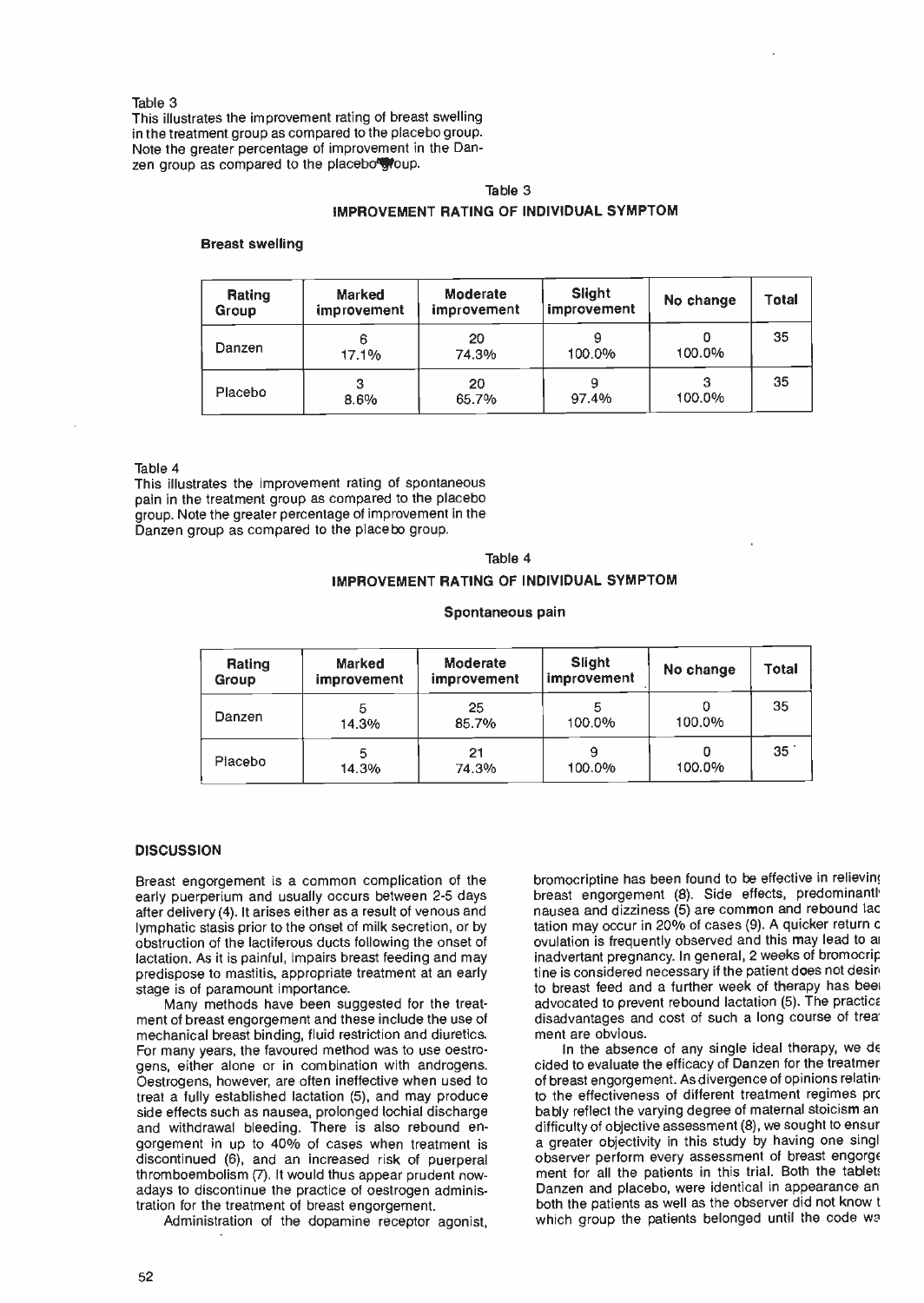opened at the completion of the study. The results of this study indicate that Danzen is significantly superior to placebo for relief of breast engorgement and the moderate to marked improvement in 85.7% of patients makes it comparable to other drugs commonly in use for this purpose (5, 8). It relieved engorgement rapidly and within 24 hours of commencing therapy, 69% of patients had ficant fact is that these results in the Danzen group were achieved without any other form of therapy in thirty-two out of thirty-five patients and only three of the thirty-five patients had concomitant breast massage or milk expression. This is important because in the only compar-<br>able study of the use of Danzen (1), 75% of the patients in that study performed concomitant breast massage or pumping.

# Figure 5

This shows the changes in global severity rating on a day to day basis in the 2 groups of patients. Note that 6% of the patients in the Danzen group had a 2 grade improvement while 69% had a 1 grade improvement at the end of the 1 day therapy. None of the patients in the placebo group had a 2 grade improvement and only 40% had a 1 grade improvement. ( $p < 0.05$ ).

The mechanism of action of Danzen in relieving breast engorgement is probably by relieving the inflammatory response outside the lactiferous ducts and dissolving viscous milk obstructing the lumen of these ducts. Local lymphatic and venous stasis is thereby reduced and if breast feeding is still desired this will be facilitated. On the other hand, if the patient does not wish to breast feed, the absence of suckling allows serum prolactin levels to be reduced and milk production to cease. As the action of Danzen is not mediated through hormonal pathways, rebound lactation is, therefore, not a significant problem (8, 9).

In the present study, no side effects associated with the use of Danzen were observed. Danzen is an inexpensive, effective and safe non -hormonal agent for the treatment of breast engorgement.



Figure 5



One -grade improvement

Two -grade improvement

Three -grade improvement

# ACKNOWLEDGEMENT

We thank Takeda Chemical Industries, Ltd. for the supplies of Danzen tablets (Serrapeptase).